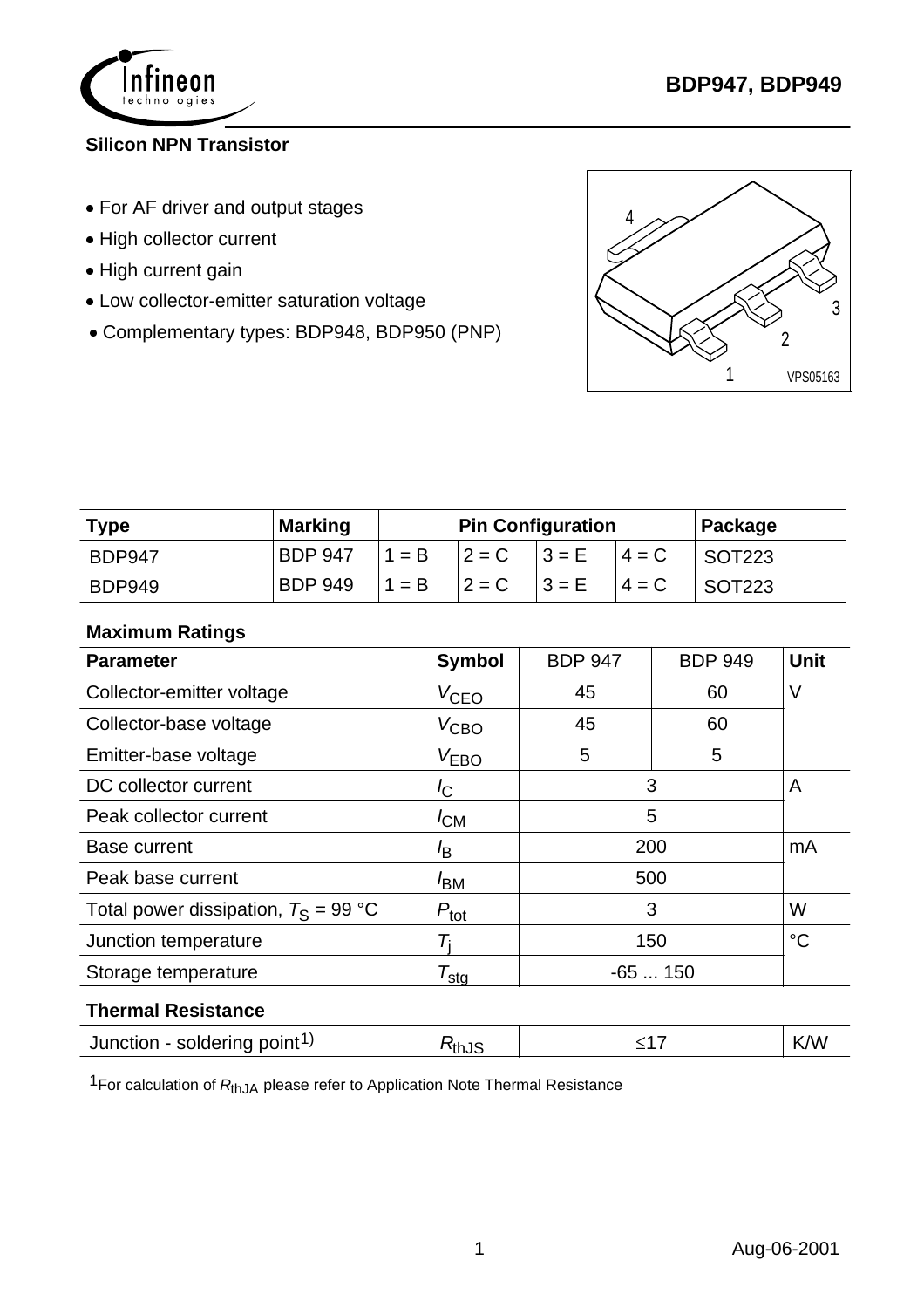

| <b>Parameter</b>                           |               | <b>Symbol</b>      | <b>Values</b> |      |      | Unit   |
|--------------------------------------------|---------------|--------------------|---------------|------|------|--------|
|                                            |               |                    | min.          | typ. | max. |        |
| <b>DC Characteristics</b>                  |               |                    |               |      |      |        |
| Collector-emitter breakdown voltage        |               | $V_{(BR)CEO}$      |               |      |      | V      |
| $I_C = 10$ mA, $I_B = 0$                   | <b>BDP947</b> |                    | 45            |      |      |        |
|                                            | <b>BDP949</b> |                    | 60            |      |      |        |
| Collector-base breakdown voltage           |               | $V_{(BR)CBO}$      |               |      |      |        |
| $I_C = 100 \mu A, I_B = 0$                 | <b>BDP947</b> |                    | 45            |      |      |        |
|                                            | <b>BDP949</b> |                    | 60            |      |      |        |
| Emitter-base breakdown voltage             |               | $V_{(BR)EBO}$      | 5             |      |      |        |
| $I_{E}$ = 10 µA, $I_{C}$ = 0               |               |                    |               |      |      |        |
| Collector cutoff current                   |               | $I_{CBO}$          |               |      | 100  | nA     |
| $V_{CB} = 45 \text{ V}, k_{E} = 0$         |               |                    |               |      |      |        |
| Collector cutoff current                   |               | $I_{CBO}$          |               |      | 20   | μA     |
| $V_{CB}$ = 45 V, $I_E$ = 0, $T_A$ = 150 °C |               |                    |               |      |      |        |
| <b>Emitter cutoff current</b>              |               | <b>EBO</b>         |               |      | 100  | nA     |
| $V_{EB} = 4 V, l_C = 0$                    |               |                    |               |      |      |        |
| DC current gain 1)                         |               | $h_{FE}$           |               |      |      |        |
| $I_C = 10$ mA, $V_{CE} = 5$ V              |               |                    | 25            |      |      |        |
| $I_C = 500$ mA, $V_{CE} = 1$ V             |               |                    | 85            |      | 475  |        |
| $I_C = 2 A$ , $V_{CE} = 2 V$               |               |                    | 50            |      |      |        |
| Collector-emitter saturation voltage1)     |               | $V_{CEsat}$        |               |      | 0.5  | $\vee$ |
| $I_C = 2$ A, $I_B = 0.2$ A                 |               |                    |               |      |      |        |
| Base-emitter saturation voltage 1)         |               | $V_{\text{BEsat}}$ |               |      | 1.3  |        |
| $I_C = 2 A$ , $I_B = 0.2 A$                |               |                    |               |      |      |        |
| <b>AC Characteristics</b>                  |               |                    |               |      |      |        |

### **Electrical Characteristics** at  $T_A = 25^{\circ}$ C, unless otherwise specified.

Transition frequency  $I_C = 50$  mA,  $V_{CE} = 10$  V,  $f = 100$  MHz  $f_T$  | - | 100 | - | MHz Collector-base capacitance  $V_{CB}$  = 10 V,  $f$  = 1 MHz  $C_{\mathsf{cb}}$  | - | 25 | - |pF

1) Pulse test:  $t \le 300 \mu s$ , D = 2%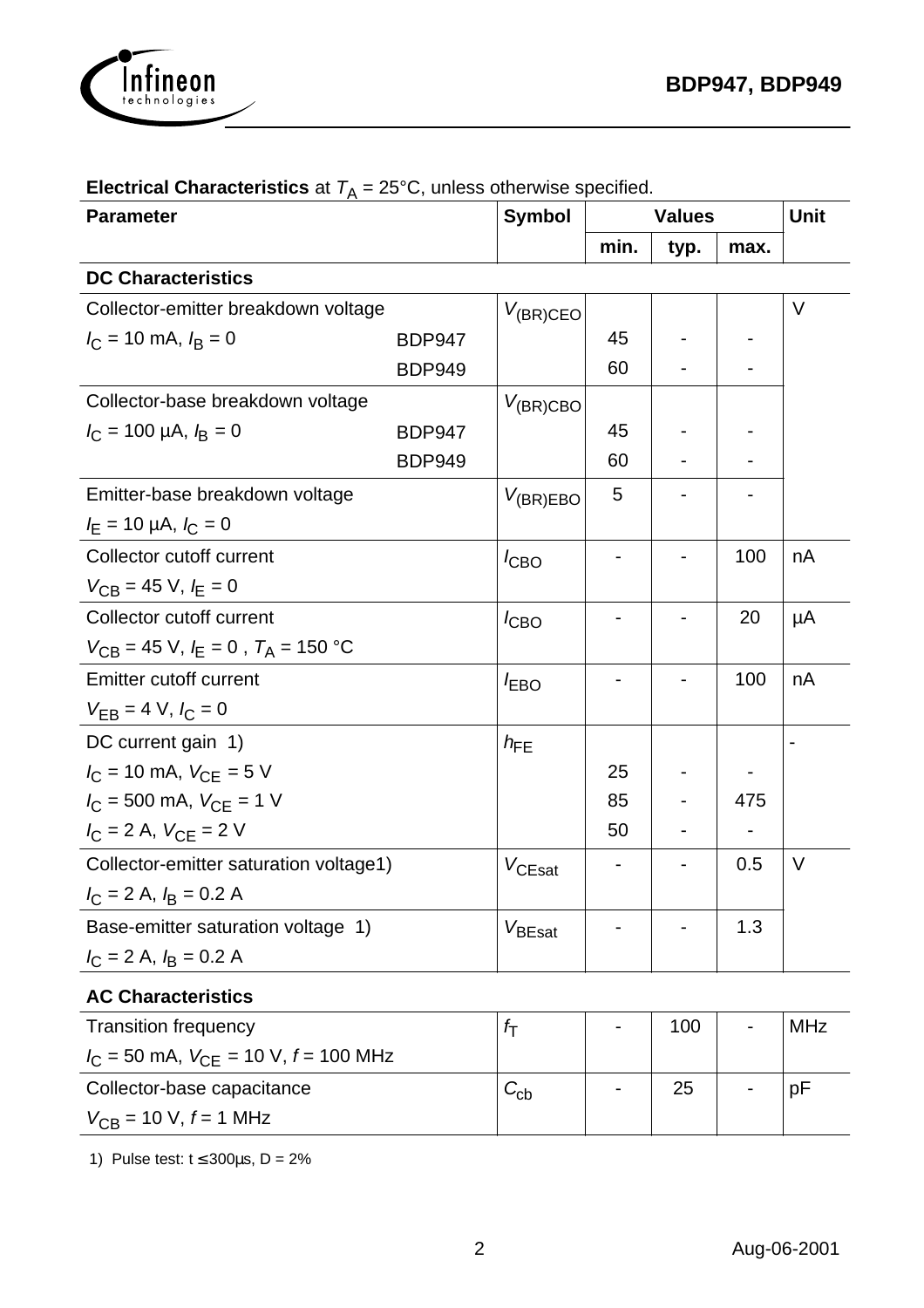



# **Total power dissipation**  $P_{\text{tot}} = f(T_S)$

0 20 40 60 80 100 120 °C 150  $T_S$  $0_0^-$ 0.4 0.8 1.2 1.6 2 2.4 W 3.2  $P_{\rm tot}$ 

**Permissible Pulse Load** 

 $P_{\text{totmax}}$  /  $P_{\text{totDC}} = f(t_p)$ 



**Permissible Pulse Load**  $R_{th,JS} = f(t_p)$ 



**DC current gain**  $h_{FE} = f(l_C)$ 

 $V_{CE} = 2V$ 



3 Aug-06-2001